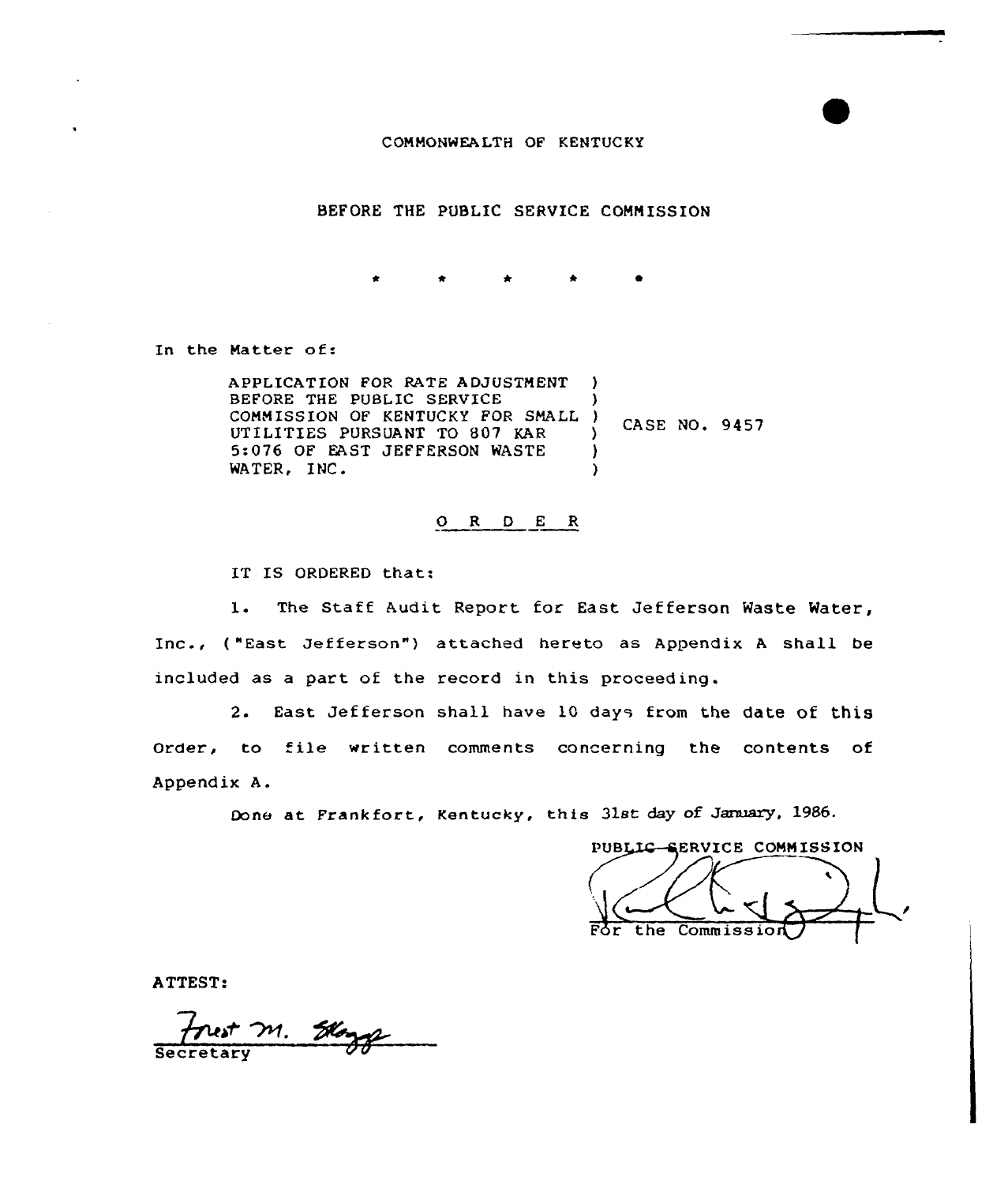#### A PPENDIX A

#### Staff Audit Report On East Jefferson Wastewater, Inc.

#### PREFACE

On November 8, 1985, East Jefferson Wastewater, Inc., ("East Jefferson") filed its application seeking an increase in its rates for sewer service. The proposed rates would generate \$60,808, an increase of 102.62 percent in the residential rate currently being charged.

As part of its endeavor to shorten and simplify the regulatory process for small utilities the Commission chose to perform a limited financial audit of East Jefferson's operations for the test year, calendar year 1984. The Commission's objective was to substantially reduce the need for written data requests, decrease the time necessary to examine the application and, therefore, decrease the expense to the utility. Mr. Dennis Jones of the Commission's Division of Rates and Tariffs performed the audit on January 15, 1986, at the office of East Jefferson in Middletown, Kentucky.

#### SCOPE

The scope ot the audit was limited to ascertaining whether the operating expenses as reported in the 1984 Annual Report were representative of normal annual operations. The primary focus of the audit was to assure that no improper or extraordinary expenses were included in test-year operations. In order to determine this, expenditures charged to the test year operations were reviewed and the invoices of potential improper charges were

 $-1-$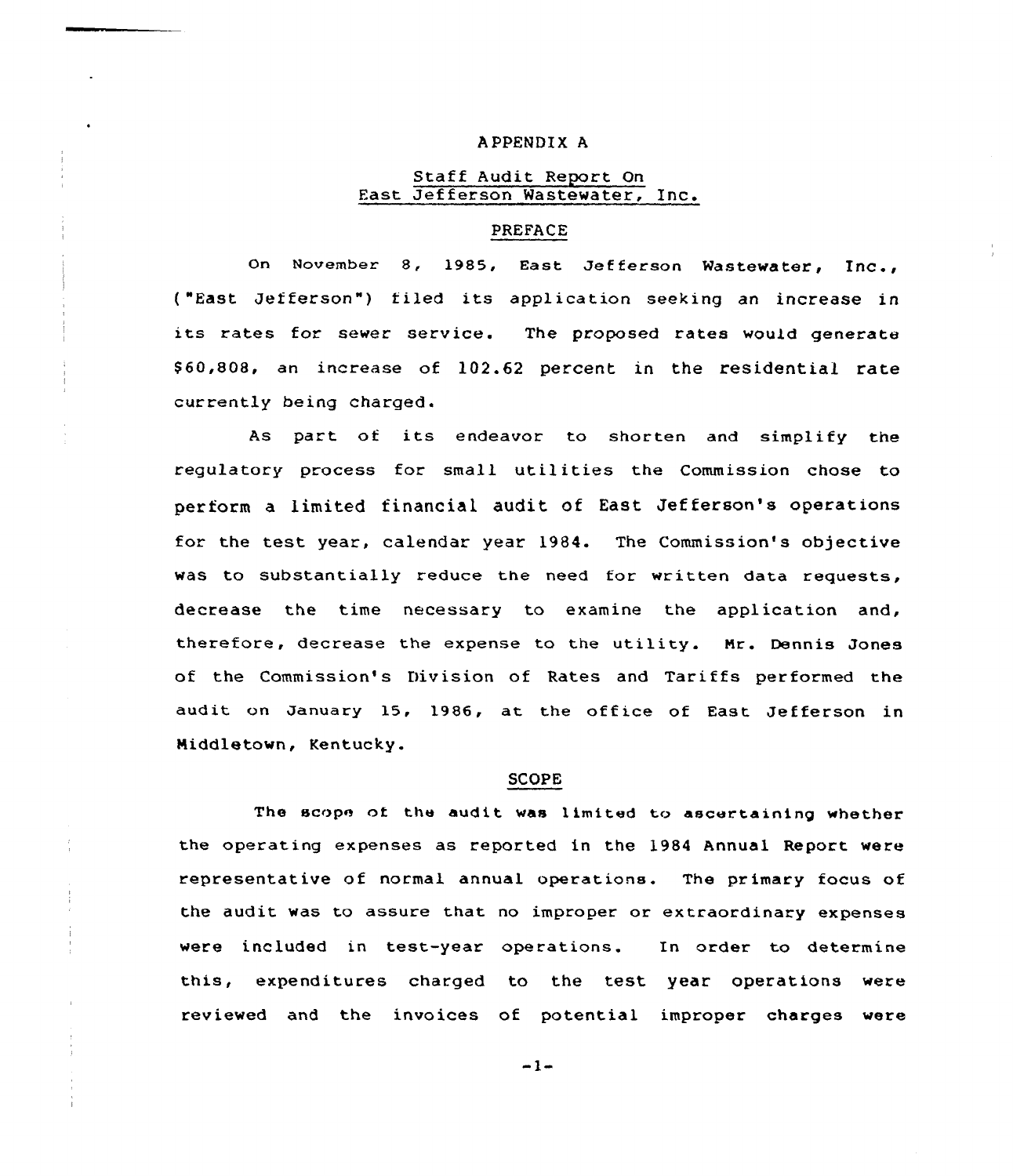subsequently examined, insignificant discrepancies were not pursued and are not addressed herein. No recommendations concerning rate-making treatment of specific items are contained in this report.

#### FINDINGS

The main objective of the audit was to assure the propriety of each expenditure charged to the test-year operations. An. examination of these expenditures revealed that East Jefferson had expensed the installation by Andriot-Davidson Company, Inc. of its Cross Creek pump station invoiced at \$7,597. This expenditure should be capitalized to the pumping plant accounts and depreciated over a 10 year period. Therefore, Account No. 363, Pumping Equipment has been increased by \$7,597; Account No. 713, Maintenance of Pumping System has been reduced by S7,597; and Account No. 403, Depreciation Expense has been increased by \$760.

The effect of these adjustments on the 1984 Annual Report is as follows:

#### AUDIT REPORT A DJ USTMENTS

| Account<br>Number   |                                                                                                                     | Test Year<br>Per Annual<br>Report | Staff<br>Audit<br>Adjustments | Staff<br>Adjusted         |
|---------------------|---------------------------------------------------------------------------------------------------------------------|-----------------------------------|-------------------------------|---------------------------|
| 363A                | Sewer Utility Plant<br>In Service<br>Pumping Equipment<br>- Electric                                                | \$1,055                           | \$7,597                       | \$8,652                   |
|                     | Operating Revenues<br>521-26 Total Operating Revenues                                                               | \$42,051                          | $S - 0 -$                     | \$42,051                  |
| 701-A<br>703<br>704 | Operating Expenses<br>Collection System - Labor<br>Materials and Expenses<br>Fuel or Power for Pumping<br>Chemicals | \$6,708<br>9,225<br>1,946         | $S - 0 -$<br>$-0-$<br>$-0-$   | \$6.708<br>9,225<br>1,946 |

 $\mathcal{A}$  ,  $\mathcal{A}$  ,  $\mathcal{A}$  ,  $\mathcal{A}$  ,  $\mathcal{A}$  ,  $\mathcal{A}$  ,  $\mathcal{A}$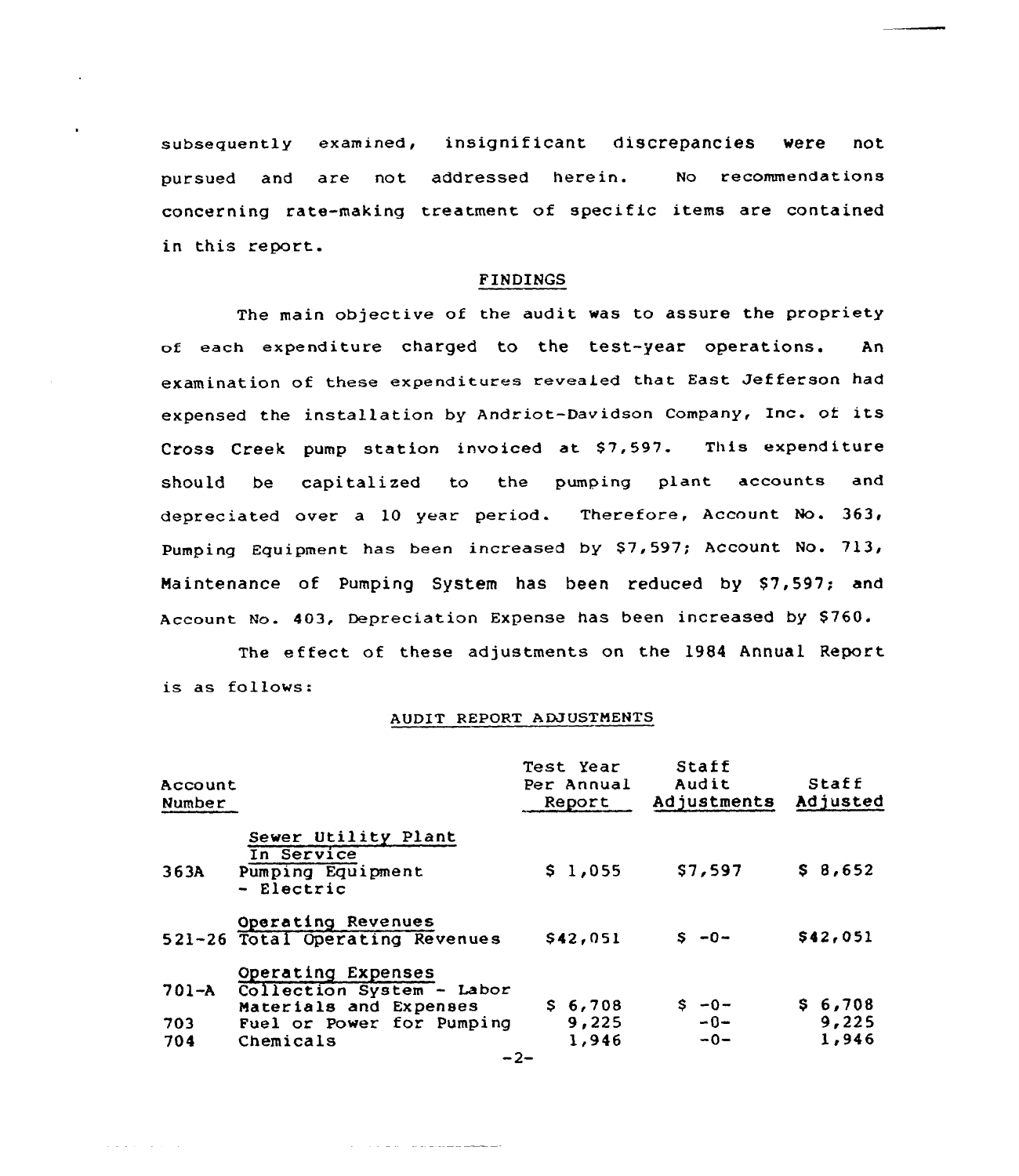| 705       | Misc. Supplies and Expenses   | 146           | -0-                      | 146           |
|-----------|-------------------------------|---------------|--------------------------|---------------|
| $710 - A$ | Routine Maintenance Service   | 7,760         | $-0-$                    | 7,760         |
| $710 - B$ | Internal Supervisison and     |               |                          |               |
|           | Engineering                   | 3,600         | $-0-$                    | 3,600         |
| 713       | Maintenance of Pumping System | 7,597         | $\langle 7, 597 \rangle$ | $-0-$         |
| $903 - A$ | Agency Collection Fee         | 1,824         | $-0-$                    | 1,824         |
| 904       | Uncollectible Accounts        | 22            | $-0-$                    | 22            |
| 920       | Admin. and General Salaries   | 1,500         | $-0-$                    | 1,500         |
| 921       | Office Supplies and Other     |               |                          |               |
|           | <b>Expenses</b>               | 429           | $-0-$                    | 429           |
| 923       | Outside Services Employed     | 220           | $-0-$                    | 220           |
| 924       | Insurance Expense             | 1,187         | $-0-$                    | 1,187         |
| 931       | Rents                         | 500           | $-0-$                    | 500           |
| 403       | Depreciation Expense          | 18,800        | - 760                    | 19,560        |
| $404 - 7$ | Amortization Expense          | 167           | -0-                      | 167           |
| $408 - 1$ | Taxes Other Than Income       | 937           | $-0-$                    | 937           |
|           | Total Operating Expenses      | 62,568        | (6, 837)                 | 55,731        |
|           | Operating Income (Loss)       | $<$ \$20,517> | \$6,837                  | $<$ \$13,680> |
| 431       | Other Interest Expense        | 1,497         | $-0-$                    | 1,497         |
|           | Net Income (Loss)             | $<$ \$22,014> | \$6,837                  | $<$ \$15,177> |

#### PRO FORMA ADJUSTMENTS

During the course of the audit additional information concerning East Jefferson's pro forma adjustments included in its rate case filing was requested by Mr. Jones and supplied by East Jefferson's accountant Mr. John E. Chilton, CPA of Cotton and Allen, Certified Public Accountants. This information consisted of explanations of the calculations of the dollar amount of the adjustments and certain service contracts entered into by East Jefferson. A copy of the information provided is attached hereto and made a part of this report.

Mr. Chilton stated that the now expansion identified in his explanation of the pro forma expenses was for future construction not requested in this proceeding. He further stated East Jefferson would file for a certificate of public necessity and

 $-3-$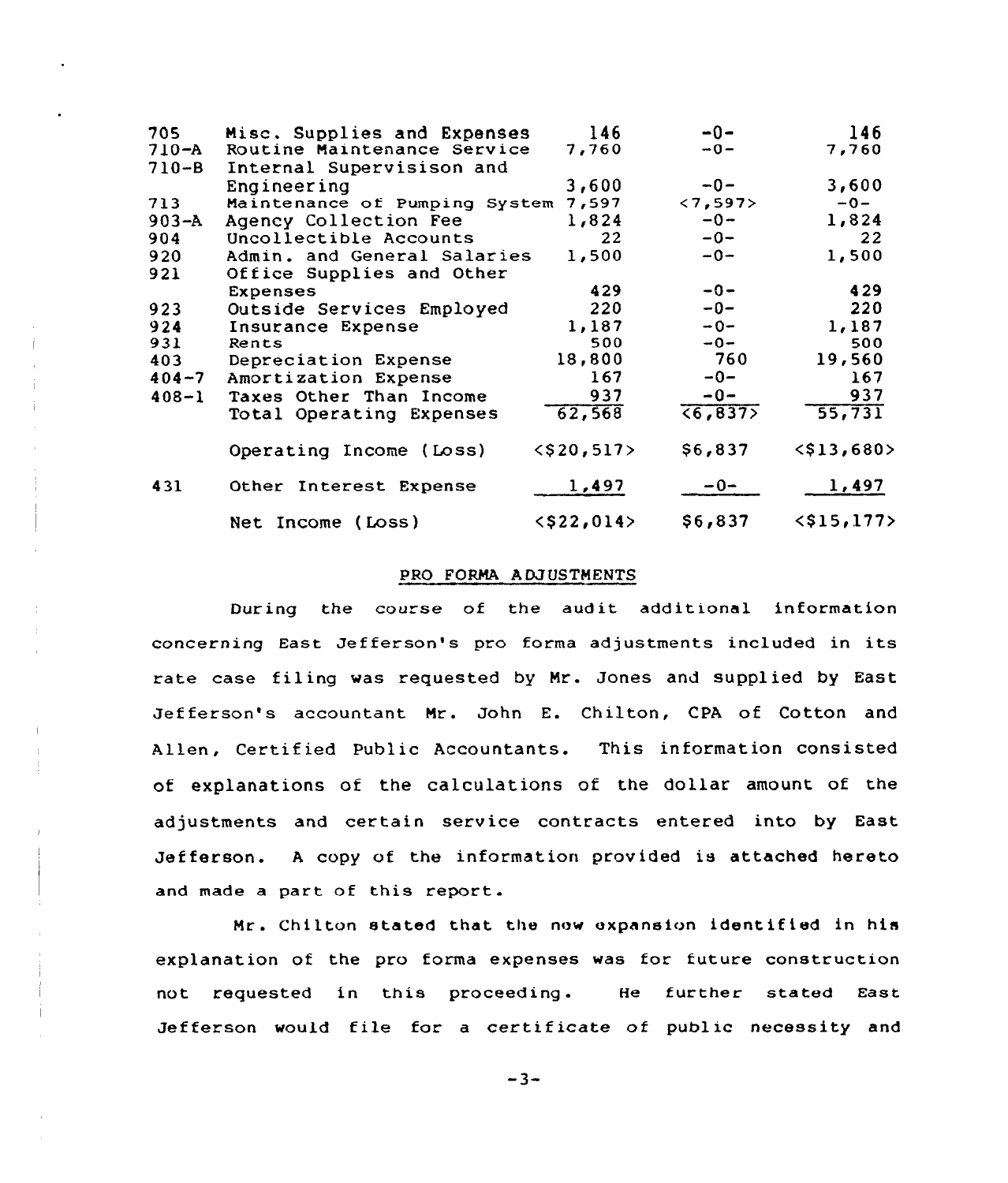convenience for an addition to its treatment plant in the near future. The expansion which was included in the application was primarily for updating the existing system and providing service to the Towncreek Subdivision. This expansion increased East Jefferson's capacity from 120,000 gpd to 220,000 gpd of which 212,000 gpd is currently being utilized.

#### CONCLUSION

East Jefferson had no major distortions on the 1984 Annual Report other than that noted herein. East Jefferson should make these adjustments on its books and file revised pages to its 1984 Annual Report to reflect these adjustments. Minor misallocations between expense accounts were noted but no action has been taken herein.

Wanis

Public Utilities Financial Analyst Chief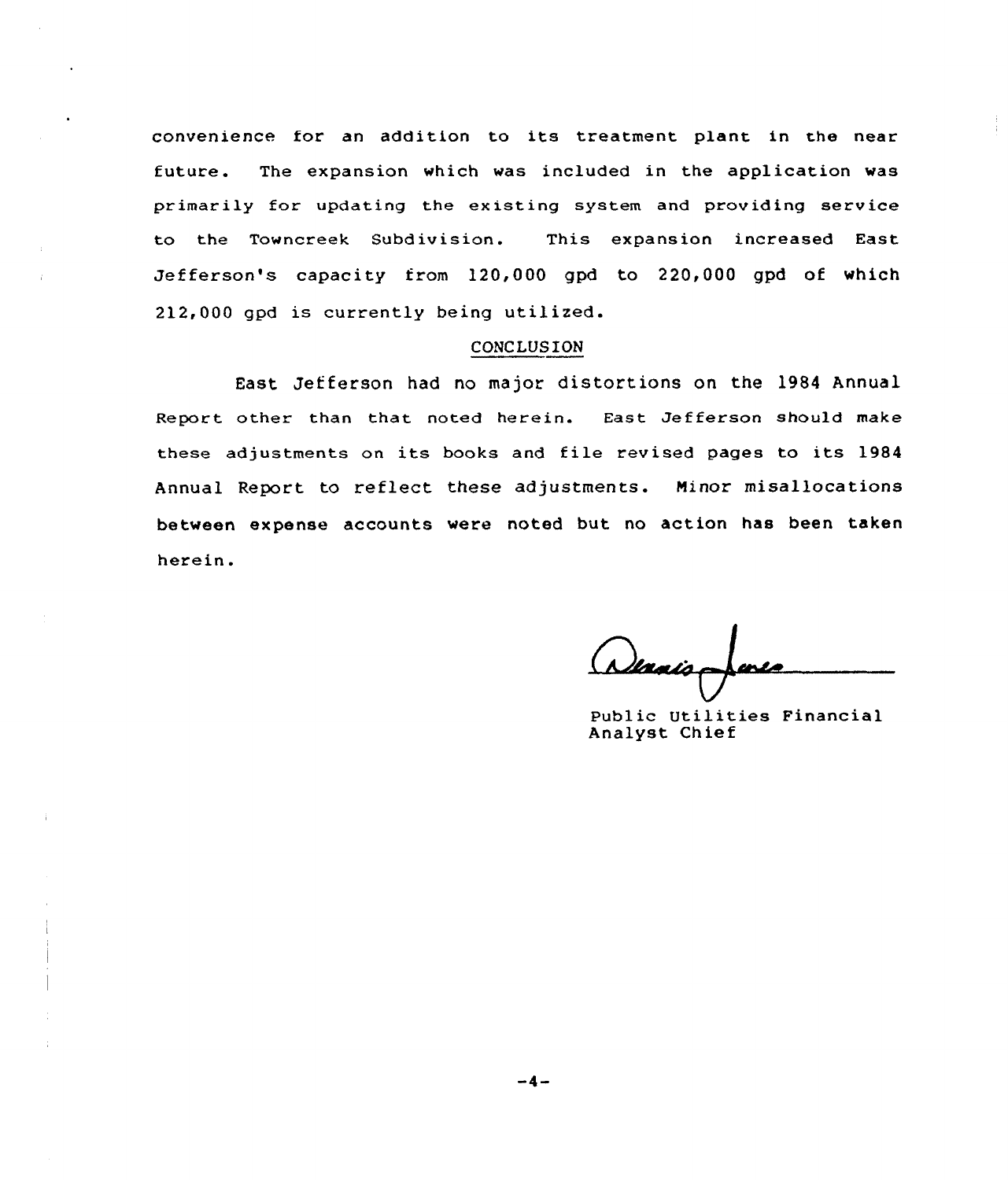### RESTATEMENT OF INFORMATION Provided by Mr. Chilton, CPA

 $\ddot{\phantom{0}}$ 

| $\ddagger$ | Estimated Average Bill for current<br>operation - See Attached - est. based<br>on July, 85 Bill                               | 1,170              |                |
|------------|-------------------------------------------------------------------------------------------------------------------------------|--------------------|----------------|
|            | Current pump stations-<br>$(1)$ 50 per month<br>$(2)$ 20 per month                                                            | 70                 |                |
|            | New Expansion                                                                                                                 | 900                |                |
|            |                                                                                                                               | $2,140/mo$ .       |                |
|            | #2 Chemicals<br>1984 Amount<br>Chemicals to double with New Expansion                                                         | \$1,946<br>\$4,000 |                |
| #3         | Misc. Supplies - Simply estimated at \$50/mo                                                                                  |                    | \$600~per~year |
| #7         | Bad Debts - Estimated at \$300 per year<br>without support - No real experience with<br>accounts until 1984                   |                    |                |
| #8         | Rent is \$100 per month. Rent was charged<br>for only part year in 1984. This is for<br>use of Gordon Moert office to utility |                    |                |

49 Adm. <sup>6</sup> General Salaries — \$ 300 per month for 12 months. 1984 was only for part. year.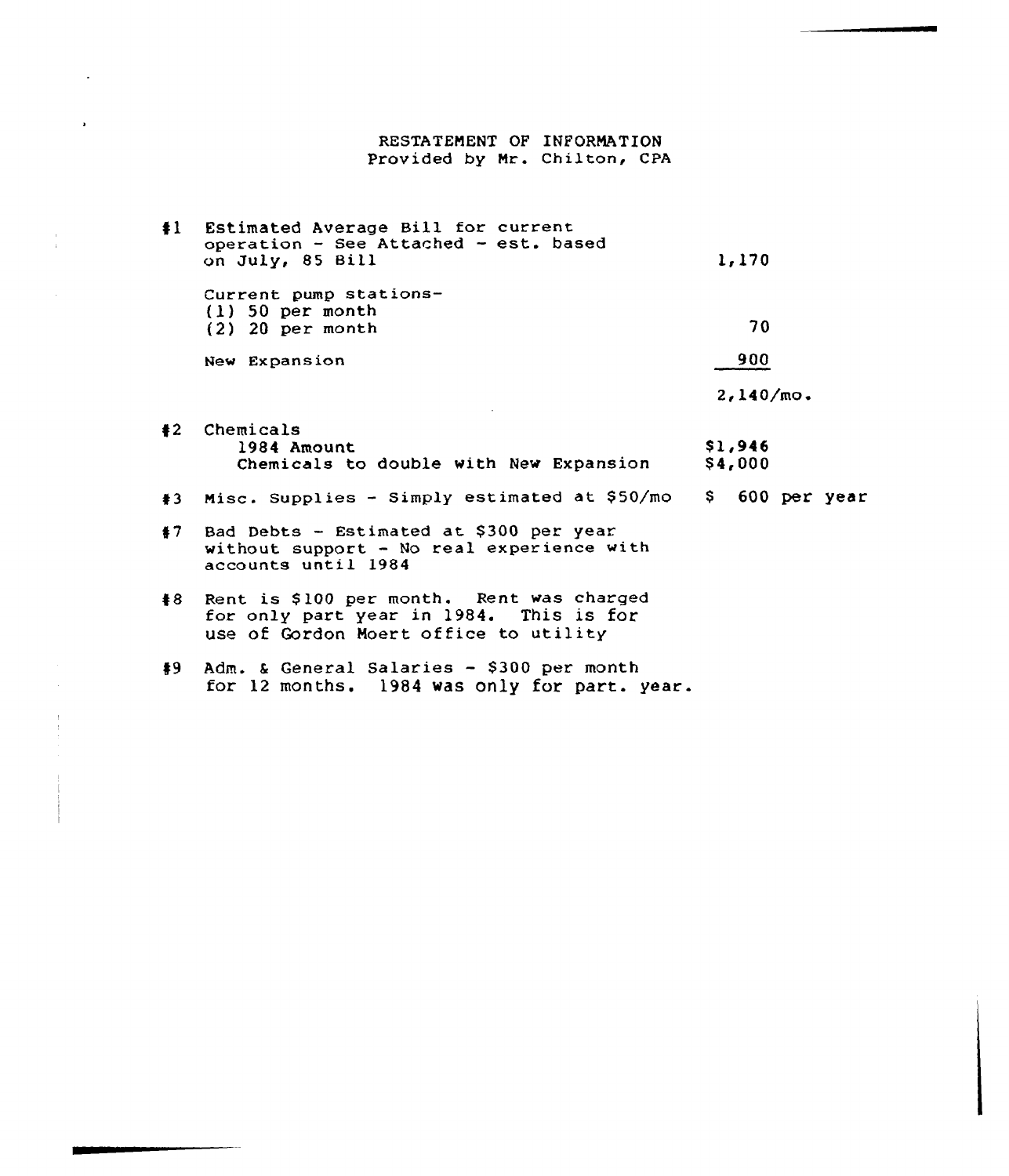East Jefferson Waste Mater, Inc. P.G. Box 43182 Louisville, KY 40243 February 9, 1984

NcCullar Maste Mater Operat1ons 3811 Belle Grade Road Louisville, KY 40299

Dear Bill.

Enclosed is our check in the axount of \$600 for January operation of Cross Creek treatxent plant.

According to Don Lorens conversation with you the billing amount would be \$600 per month for the existing plant monthly service fee. \$700 per xonth would be due upon the coxpletion of the expansion on the existing plant, then \$800 per month when the lagoon is completed.

If there is any misunderstanding about the above, please call me.

Sincerely,

Gordon L. Moert

GLM: do

Enclosure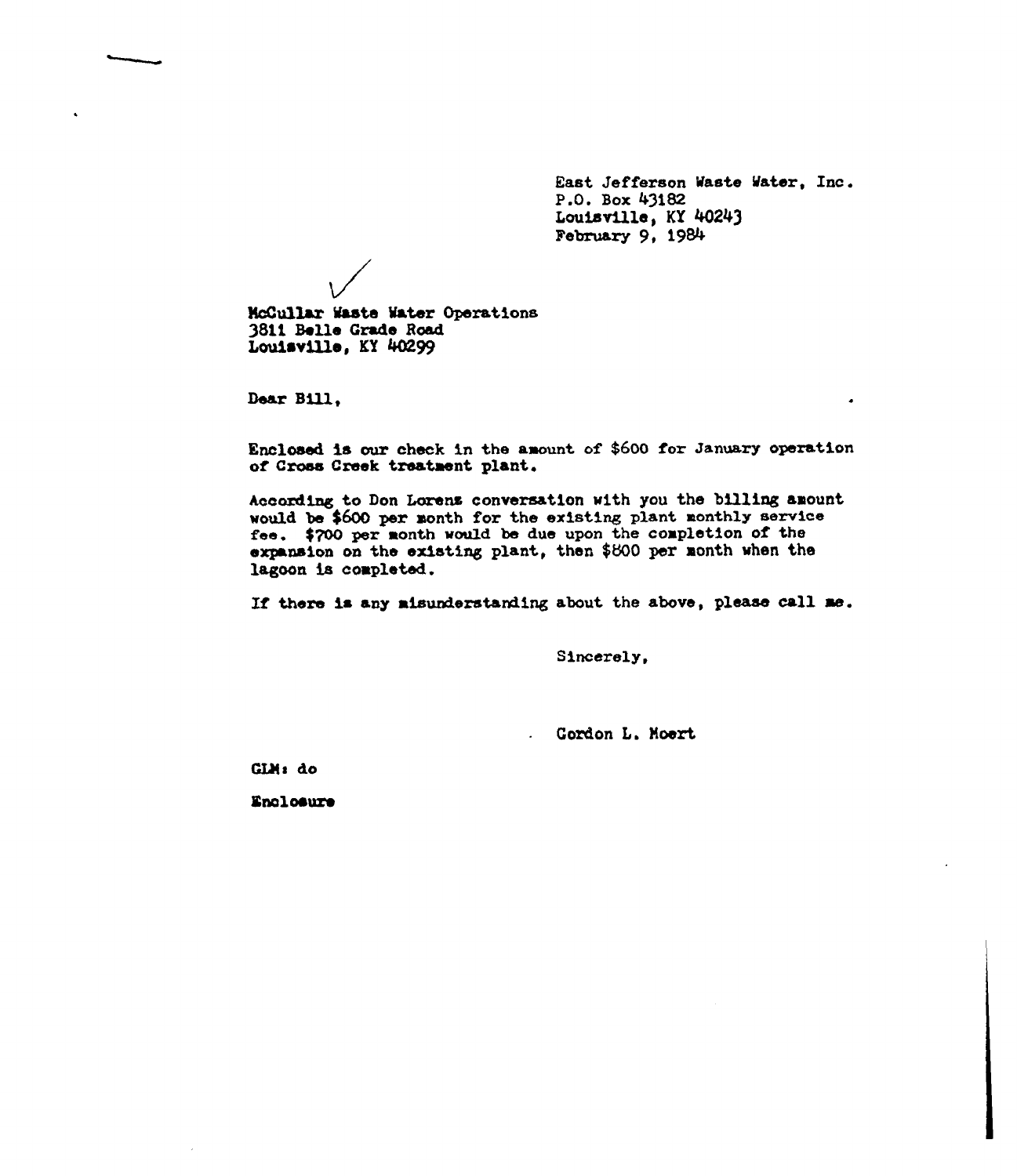

# EVELOPMENT PLANNING & ENGINEERING. IN

**EZZ AIKEN ROAD** 

**EXAMPLE 2018 VILLE, KENTUCKY 40223** 

NSULTING ENGINEERS  $\frac{1}{2} \left( \frac{1}{2} \sum_{i=1}^{n} \sum_{j=1}^{n} \sum_{j=1}^{n} \sum_{j=1}^{n} \sum_{j=1}^{n} \sum_{j=1}^{n} \sum_{j=1}^{n} \sum_{j=1}^{n} \sum_{j=1}^{n} \sum_{j=1}^{n} \sum_{j=1}^{n} \sum_{j=1}^{n} \sum_{j=1}^{n} \sum_{j=1}^{n} \sum_{j=1}^{n} \sum_{j=1}^{n} \sum_{j=1}^{n} \sum_{j=1}^{n} \sum_{j=1}^{n} \sum_{j=1}^{n} \sum_{$ 

> **Contract Contract** October 16, 1985

 $-$  (502) 245-7540 معارضه الأرادية

**CONSTRUCTION MANAGE** 

Cordon L. Moert. President East Jefferson Waste Water, Inc.  $P. 0. Box 43182$ Louisville,  $KY$  40243

Dear Gordon:

 $\mathbb{R}^n$ . At your request I have evaluated the sewer lines in  $\mathbb{R}$ which are part of the East Jefferson Waste Water treatment we system. These lines are over 20 years old and in numerous  $\sim$ locations deterioration has occurred.

A number of times over the last several years we have excavated the sewer lines and found them to be in need of.  $\in$  repair.

I would estimate that East Jefferson Waste Water will spend a minimum of \$6000.00 per year for a number of

As always we will continue to monitor the sytem and make you aware of any situations which need immediate  $\sim$  correction.  $\sim$  . The correction

Sincerely.

Donald A. Lorenz President

DAL/ssf